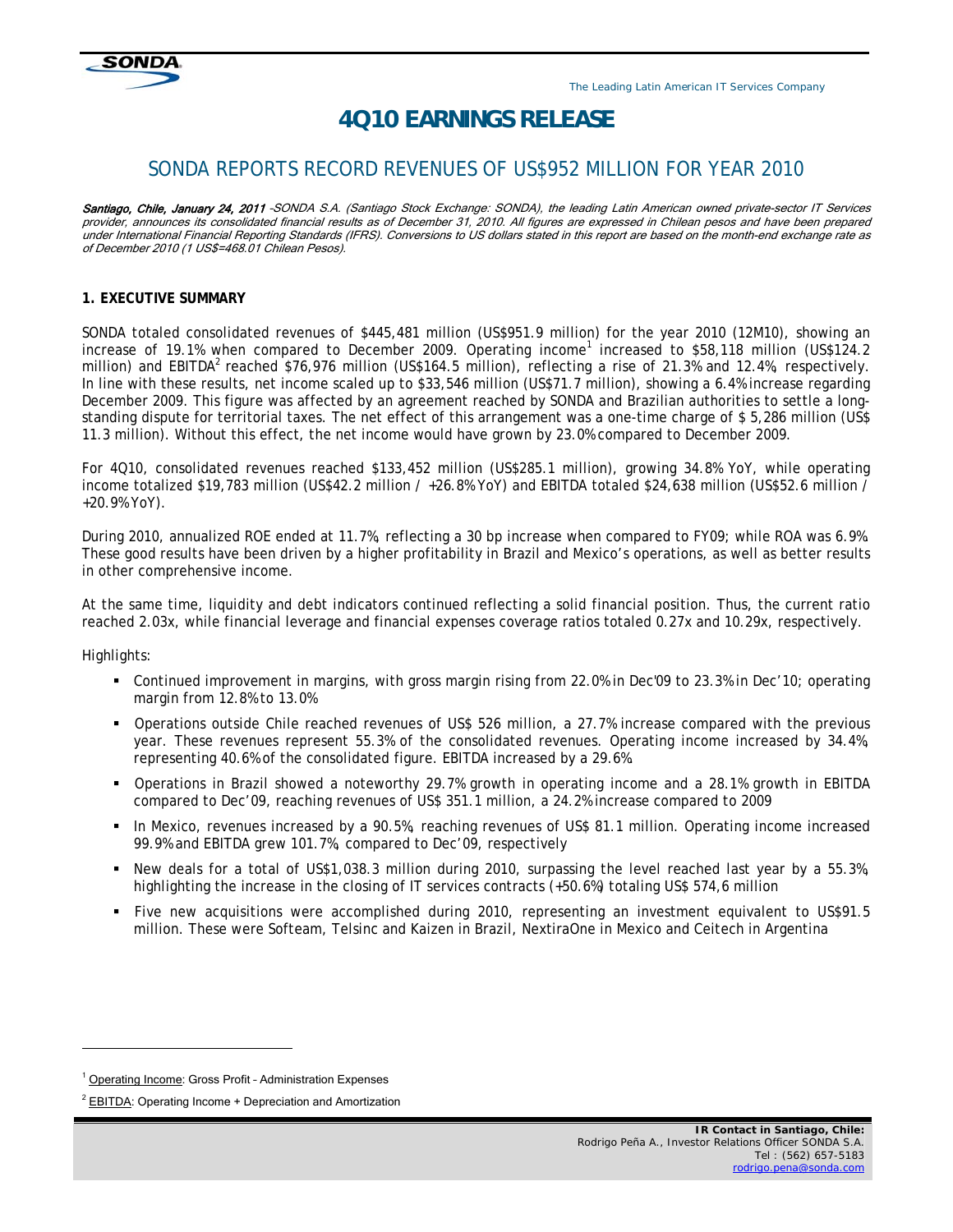

| Figure 1 - Consolidated Financial Statements |  |
|----------------------------------------------|--|
|----------------------------------------------|--|

| <b>CONSOLIDATED FINANCIAL STATEMENTS</b>                                         |                   |                    |                    |                 |  |  |  |  |  |  |  |
|----------------------------------------------------------------------------------|-------------------|--------------------|--------------------|-----------------|--|--|--|--|--|--|--|
|                                                                                  | SONDA S.A.        |                    |                    |                 |  |  |  |  |  |  |  |
| In millions of Ch\$                                                              |                   |                    |                    |                 |  |  |  |  |  |  |  |
| <b>Income Statement</b>                                                          | dic-09            | $dic-10$           | Desv.              | $Var.$ %        |  |  |  |  |  |  |  |
| Revenues                                                                         | 374,135           | 445,481            | 71,346             | 19.1%           |  |  |  |  |  |  |  |
| Cost of Sales                                                                    | $-291.773$        | $-341,646$         | $-49,873$          | 17.1%           |  |  |  |  |  |  |  |
| <b>Gross Profit</b>                                                              | 82,362            | 103,834            | 21,472             | 26.1%           |  |  |  |  |  |  |  |
| Administration Expenses                                                          | $-34,450$         | $-45,717$          | $-11,266$          | 32.7%           |  |  |  |  |  |  |  |
| Operating Income                                                                 | 47,912            | 58,118             | 10,206             | 21.3%           |  |  |  |  |  |  |  |
| Depreciation and Amortization                                                    | 20,566            | 18,859             | $-1,707$           | $-8.3%$         |  |  |  |  |  |  |  |
| <b>EBITDA</b>                                                                    | 68,478            | 76,976             | 8,499              | 12.4%           |  |  |  |  |  |  |  |
|                                                                                  |                   |                    |                    |                 |  |  |  |  |  |  |  |
| Other Income                                                                     | 4,205             | 1,865              | $-2,340$           | $-55.7%$        |  |  |  |  |  |  |  |
| Financial Income                                                                 | 3,004             | 2,930              | $-74$              | $-2.4%$         |  |  |  |  |  |  |  |
| Financial Expenses                                                               | $-3,423$<br>184   | $-5,647$           | $-2,224$           | 65.0%           |  |  |  |  |  |  |  |
| Foreign Exchange Differences<br>Income (Loss) for Indexed Assets and Liabilities | $-1,031$          | 2,382<br>$-1,133$  | 2,198              | 1195.1%<br>9.9% |  |  |  |  |  |  |  |
| Other Gains (Losses)                                                             | $-7,418$          | $-14,706$          | $-102$<br>$-7,287$ | 98.2%           |  |  |  |  |  |  |  |
| Net Income before Taxes                                                          | 43,432            | 43,808             | 376                | 0.9%            |  |  |  |  |  |  |  |
| Income Tax Expense                                                               | $-9,566$          | $-8,270$           | 1,296              | $-13.6%$        |  |  |  |  |  |  |  |
| Net Income from Continuing Operations                                            | 33,866            | 35,539             | 1,673              | 4.9%            |  |  |  |  |  |  |  |
|                                                                                  |                   |                    |                    |                 |  |  |  |  |  |  |  |
| Net Income Attributable to Minority Interest                                     | 2,329             | 1,993              | $-336$             | $-14.4%$        |  |  |  |  |  |  |  |
| Net Income Attributable to Owners of the Company                                 | 31,537            | 33,546             | 2,009              | 6.4%            |  |  |  |  |  |  |  |
| <b>Balance Sheet</b>                                                             | dic-09            | $dic-10$           | Desv.              | Var.%           |  |  |  |  |  |  |  |
| <b>Assets</b>                                                                    | 453,282           | 524,926            | 71,644             | 15.8%           |  |  |  |  |  |  |  |
| <b>Current Assets</b>                                                            | 252.735           | 269,632            | 16,897             | 6.7%            |  |  |  |  |  |  |  |
| Cash and Cash Equivalents                                                        | 111,611           | 21,121             | $-90,490$          | $-81.1%$        |  |  |  |  |  |  |  |
| <b>Financial Investments</b>                                                     | 15,391            | 65,135             | 49,744             | 323.2%          |  |  |  |  |  |  |  |
| Trade Accounts Receivable and Other Receivables, Net                             | 74,257            | 108,267            | 34,009             | 45.8%           |  |  |  |  |  |  |  |
| <b>Accounts Receivable from Related Companies</b>                                | 19,699            | 14,611             | $-5,088$           | $-25.8%$        |  |  |  |  |  |  |  |
| Inventories                                                                      | 12,935            | 28,093             | 15,158             | 117.2%          |  |  |  |  |  |  |  |
| <b>Other Assets</b>                                                              | 18,841            | 32,405             | 13,563             | 72.0%           |  |  |  |  |  |  |  |
| Property, Plant and Equipment, Net                                               | 50,841            | 59,137             | 8,296              | 16.3%           |  |  |  |  |  |  |  |
| <b>Investment Properties</b>                                                     | 3,439             | 3,410              | $-29$              | $-0.9%$         |  |  |  |  |  |  |  |
| Intangibles Assets and Goodwill                                                  | 112,843           | 152,800            | 39,958             | 35.4%           |  |  |  |  |  |  |  |
| <b>Other Assets</b>                                                              | 33,424            | 39,947             | 6,523              | 19.5%           |  |  |  |  |  |  |  |
|                                                                                  |                   |                    |                    |                 |  |  |  |  |  |  |  |
| <b>Liabilities</b><br><b>Current Liabilities</b>                                 | 166,294<br>77,868 | 230,031<br>132,647 | 63,737             | 38.3%<br>70.3%  |  |  |  |  |  |  |  |
| <b>Other Current Financial Liabilities</b>                                       | 10,928            | 7,499              | 54,780<br>$-3,429$ | $-31.4%$        |  |  |  |  |  |  |  |
| <b>Other Liabilities</b>                                                         | 66,940            | 125,148            | 58,208             | 87.0%           |  |  |  |  |  |  |  |
|                                                                                  |                   |                    |                    |                 |  |  |  |  |  |  |  |
| Other Non-Current Financial Liabilities                                          | 70,795            | 71,636             | 840                | 1.2%            |  |  |  |  |  |  |  |
| Other Liabilities, Non-Current                                                   | 17,631            | 25,748             | 8,117              | 46.0%           |  |  |  |  |  |  |  |
| Minority Interest                                                                | 3,516             | 3,569              | 53                 | 1.5%            |  |  |  |  |  |  |  |
| Total Shareholders' Equity Attributable to Owners of the                         | 283,472           | 291,326            | 7,854              |                 |  |  |  |  |  |  |  |
| Company                                                                          |                   |                    |                    | 2.8%            |  |  |  |  |  |  |  |
| Total Liabilities and Shareholders' Equity                                       | 453,282           | 524,926            | 71,644             | 15.8%           |  |  |  |  |  |  |  |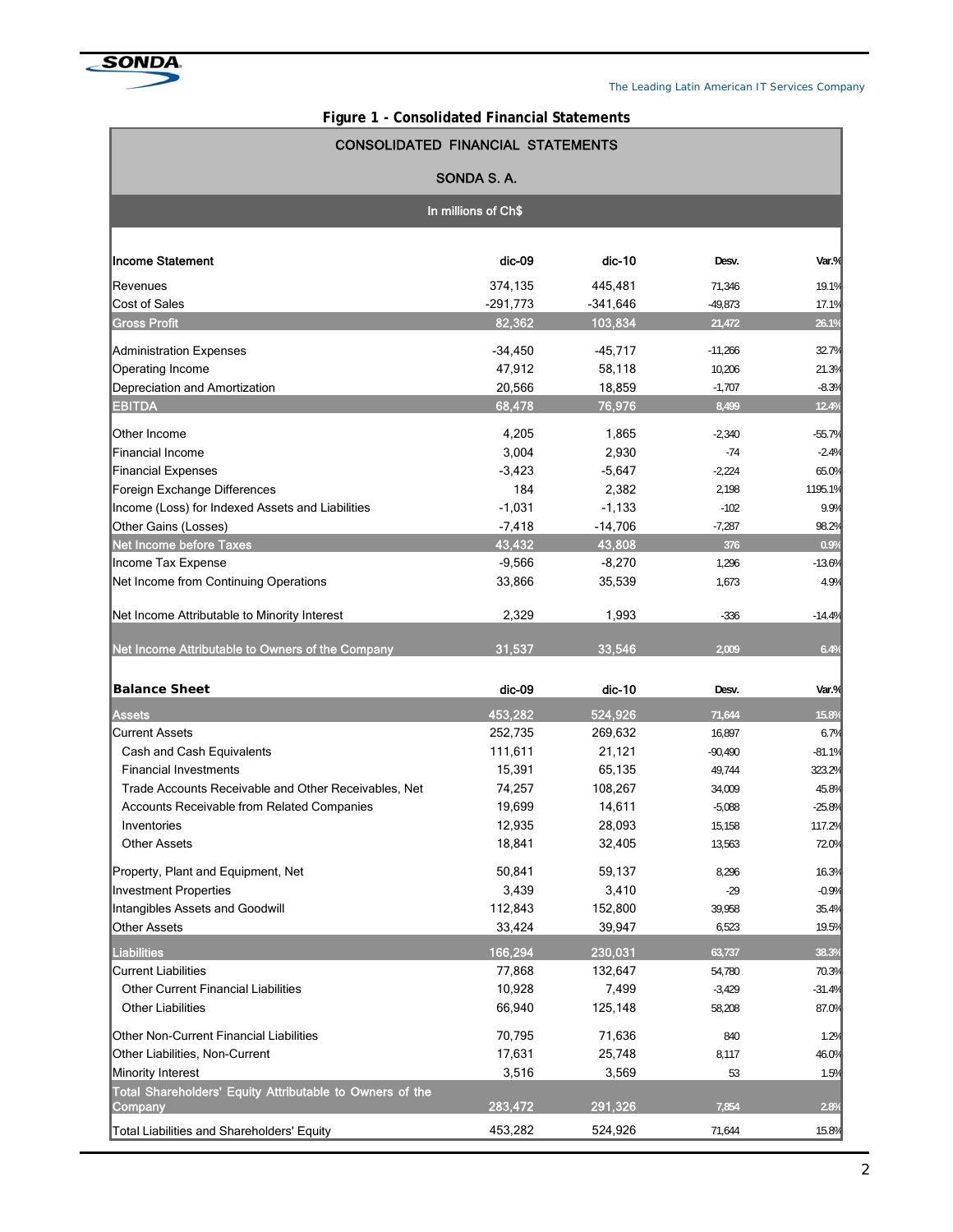

#### **2. MANAGEMENT DISCUSSION AND ANALYSIS ON 12M10 AND 4Q10 CONSOLIDATED RESULTS**

#### **CONSOLIDATED RESULTS FOR DECEMBER 2010 (12M10)**

#### **REVENUES**

Consolidated revenues amounted \$445,481 million (US\$951.9 million) for 2010, representing a 19.1% increase when compared to year 2009, mostly explained by:

- 10.8% rise in revenues from IT services business, totalizing \$244,744 million (US\$522.9 million), as a result of:
	- ‐ 35.3% greater revenues from IT support services (+\$16,193 million / US\$34.6 million), mostly due to a greater level of activity in Brazil and OPLA
		- ‐ 11.1% increase mainly in professional services' revenues (+\$6,848 million / US\$14.6 million), primarily coming from operations in Brazil and Mexico
- growth of 48.1% in platforms business, with total revenues of \$146,378 million (US\$312.6 million), mainly as a result of:
	- larger hardware sales in Brazil (+\$19,379 million / US\$41.4 million), Chile (+\$15,040 million / US\$ 32.1 million) and Mexico (+\$14,018 million/ US\$ 30.0 million)
- application business reached revenues of \$54,359 million (US\$116.1 million) for 12M10, maintaining a similar level than in 2009

Regarding revenue breakdown by business line, IT services business contributed with a 54.9% of consolidated revenues during 12M10, applications service line provided a 12.2% and platforms business generated the remaining 32.9%.

| <b>ISONDA CONSOLIDATED</b>    |          |          |       |
|-------------------------------|----------|----------|-------|
| Revenues in Millions of Ch\$  | $dic-09$ | $dic-10$ | %     |
| <b>Business Line</b>          |          |          |       |
| <b>Platforms</b>              | 98,821   | 146,378  | 48.1% |
| <b>IIT Services</b>           | 220,982  | 244,744  | 10.8% |
| Applications                  | 54,332   | 54,359   | 0.0%  |
| <b>Total</b>                  | 374,135  | 445,481  | 19.1% |
| <b>Share by Business Line</b> |          |          |       |
| <b>Platforms</b>              | 26.4%    | 32.9%    |       |
| <b>IIT Services</b>           | 59.1%    | 54.9%    |       |
| <b>Applications</b>           | 14.5%    | 12.2%    |       |
| Total                         | 100.0%   | 100.0%   |       |

## **Figure 2 - Consolidated Revenues by Business Line**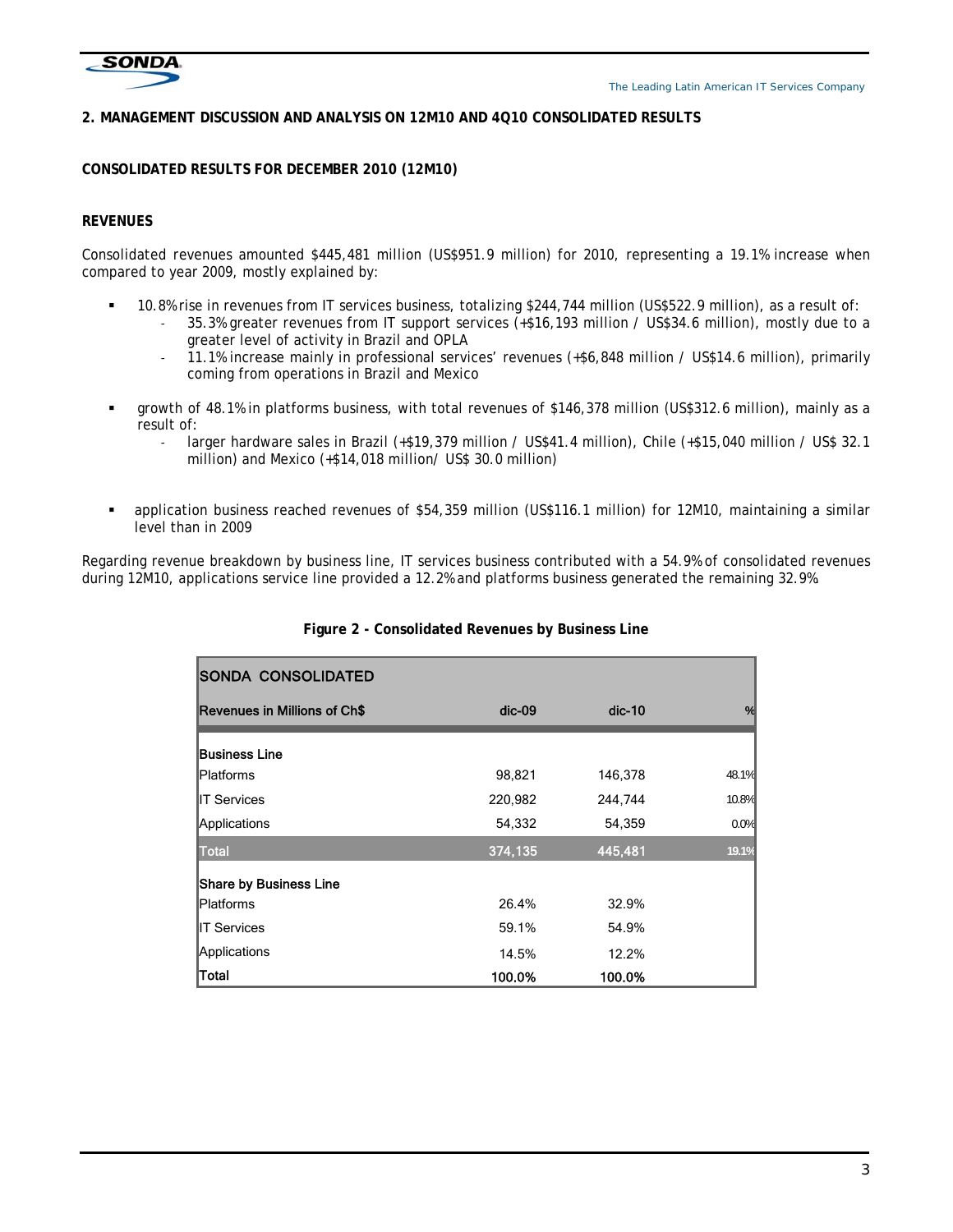

#### **COST OF SALES AND SELLING, GENERAL AND ADMINISTRATIVE EXPENSES**

Cost of sales accumulated \$341,646 million (US\$729.9 million) for 2010, showing a 17.1% increase, primarily as a result of higher cost of sales related to the platforms business in Chile and Brazil.

Administration expenses totaled \$45,717 million (US\$97.7 million) with an increase of 32.7% when compared to 2009, mostly explained by the consolidation of the acquired companies: Telsinc, Softeam, Kaizen, NextiraOne and Ceitech.

#### **OPERATING INCOME AND EBITDA**

Operating income reached \$58,118 million (US\$124.2 million) for 2010, representing an increase of 21.3% regarding 2009. This is primarily due to better operating results from operations in Brazil and Mexico. On the other hand, gross margin as a percentage of revenues scaled up to 23.3%, growing 130 bp when compared to the same period last year, while operating margin increased 20 bp to 13.0%.

EBITDA totaled \$76,976 million (US\$164.5 million) for 2010, with an increase of 12.4% over the same previous period, mainly as a result of the better results obtained in Brazil and Mexico. EBITDA margin reached 17.3%.

| SONDA CONSOLIDATED INCOME STATEMENT              |            |            |       |
|--------------------------------------------------|------------|------------|-------|
| Millions of Ch\$                                 |            |            |       |
| <b>INCOME STATEMENT</b>                          | $dic-09$   | $dic-10$   | %     |
| Revenues                                         | 374,135    | 445,481    | 19.1% |
| Cost of Sales                                    | $-291,773$ | $-341,646$ | 17.1% |
| <b>Gross Profit</b>                              | 82,362     | 103,834    | 26.1% |
| Administration Expenses                          | $-34,450$  | $-45,717$  | 32.7% |
| Operating Income                                 | 47,912     | 58,118     | 21.3% |
| <b>EBITDA</b>                                    | 68,478     | 76,976     | 12.4% |
| Net Income Attributable to Owners of the Company | 31,537     | 33,546     | 6.4%  |
| <b>FINANCIAL RATIOS</b>                          |            |            |       |
| Gross Margin                                     | 22.0%      | 23.3%      |       |
| Operating Margin                                 | 12.8%      | 13.0%      |       |
| <b>EBITDA Margin</b>                             | 18.3%      | 17.3%      |       |
| Net Margin                                       | 8.4%       | 7.5%       |       |

#### **Figure 3 - Income Statement**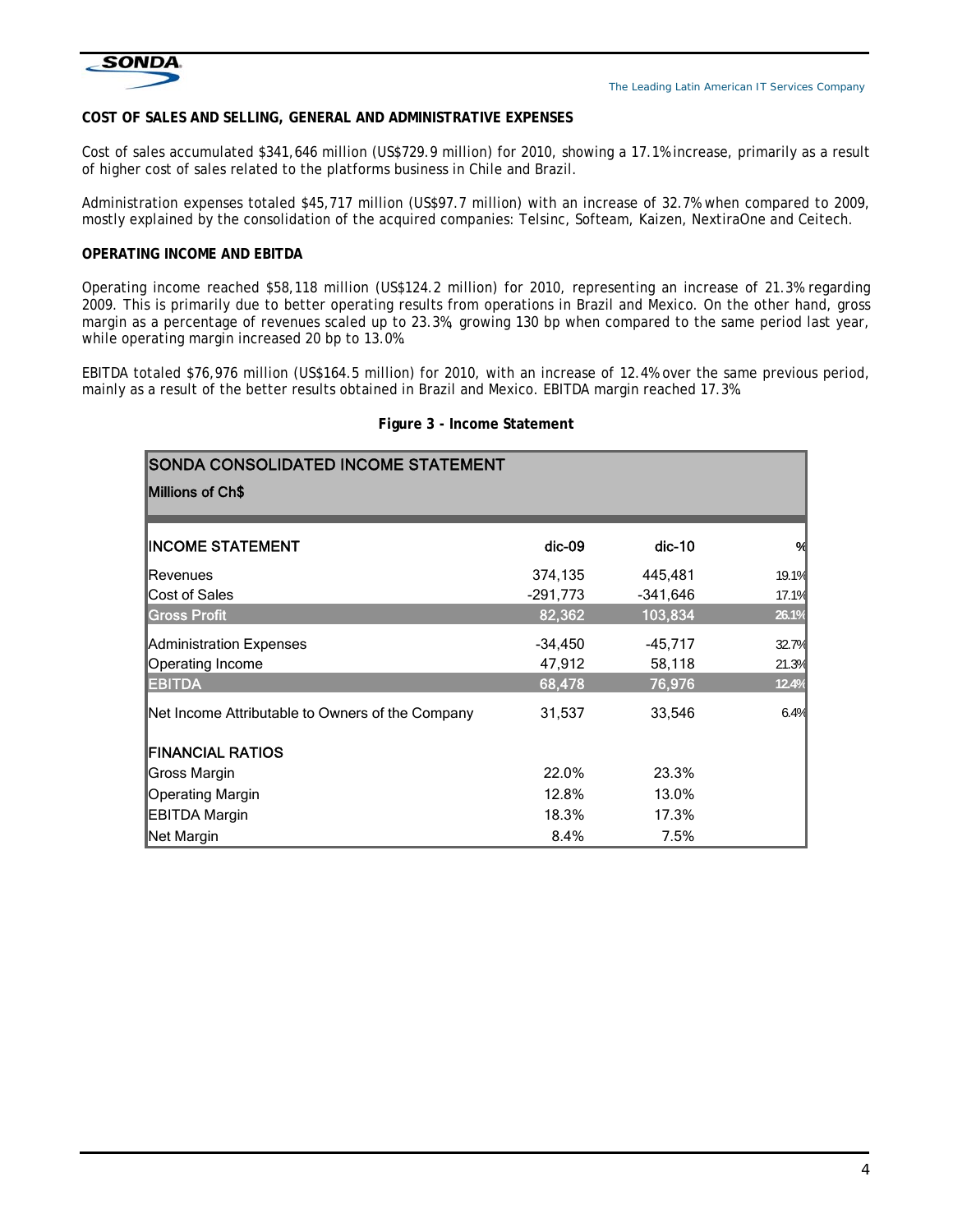

#### **OTHER COMPREHENSIVE INCOME (EXCLUDING ADMINISTRATION EXPENSES)**

Total other comprehensive income, excluding administration expenses, reached -\$14,309 million (-US\$30.6 million, mainly explained by:

- An agreement between SONDA and Brazilian authorities to settle a long-standing dispute for territorial taxes. The gross amount of this arrangement was \$ 7,085 million (US\$ 15.1 million), which generated a one-time net charge of \$ 5,286 million (US\$ 11.3 million).
- Other comprehensive income was also affected by higher financial costs by \$ 2,224 million (US\$ 4.8 million), mainly influenced by the interest paid associated to the bonds issued in December 2009

#### **NET INCOME**

Net income attributable to the owners of the company, reached \$33,546 million (US\$71.6 million) for 2010, reflecting a 6.4% increase when compared to last year, mostly due to the larger operating income. Net margin reached 7.5% for 2010. The main reason for this result was the agreement between SONDA and Brazilian authorities. The effect of this arrangement was a one-time net charge of \$ 5,286 million (US\$ 11.3 million) to settle a long-standing dispute for territorial taxes. Without this effect, the net income would have grown by 23.0% compared to December 2009.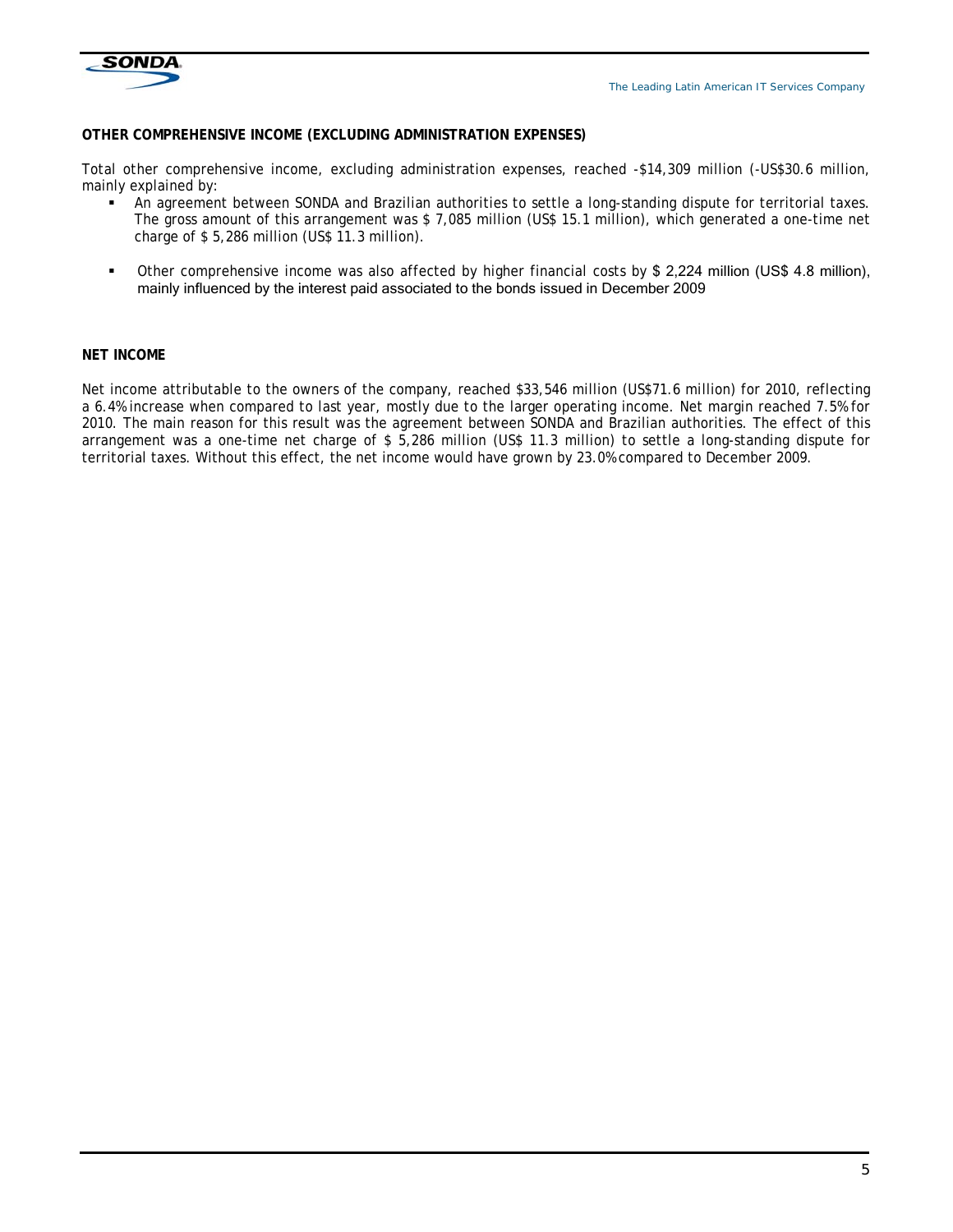

## **CONSOLIDATED RESULTS FOR THE FOURTH QUARTER OF 2010 (4Q10)**

## **REVENUES**

Consolidated revenues reached \$133,452 million (US\$285.1 million) in 4Q10, up 34.8% YoY, mainly due to:

- 96.8% growth rate in platforms business, reaching \$52,547 million (US\$112.2 million), mainly as result of: higher sales in Brazil, reaching \$7,493 million (US\$16.0 million), a significant increase compared with 2009
- larger revenues from IT services business (+10.2% YoY), showing \$64,839 million (US\$138.5 million) in 4Q10, driven by:
	- ‐ larger revenues (+46.7%) in OPLA, reaching \$5,564 million (US\$11.9 million)
	- ‐ 32.2% rise in revenues from Mexico (\$4,949 million / US\$10.6 million), driven by the consolidation of NextiraOne
- revenues from the applications business reached \$16,066 million (US\$34.3 million) during 4Q10, due to : ‐ 8.4% rise in Brazil, reaching \$10,525 million (US\$22.4 million)

In terms of revenue breakdown by business lines, IT services contributed with 48.6% (+10.2% YoY) of consolidated revenues during the fourth quarter of 2010, while applications and platforms lines provided 12.0% (+19.7% YoY) and 39.4% (+96.8% YoY), respectively.

| <b>SONDA CONSOLIDATED</b>           |        |         |       |
|-------------------------------------|--------|---------|-------|
| <b>Revenues in Millions of Ch\$</b> | 4Q09   | 4Q10    | %     |
| <b>Business Line</b>                |        |         |       |
| <b>IPlatforms</b>                   | 26,708 | 52,547  | 96.8% |
| IIT Services                        | 58,849 | 64,839  | 10.2% |
| Applications                        | 13,422 | 16,066  | 19.7% |
| <b>Total</b>                        | 98,979 | 133,452 | 34.8% |
| <b>Share by Business Line</b>       |        |         |       |
| <b>IPlatforms</b>                   | 27.0%  | 39.4%   |       |
| IIT Services                        | 59.6%  | 48.6%   |       |
| Applications                        | 13.6%  | 12.0%   |       |
| Total                               | 100.0% | 100.0%  |       |

## **Figure 4 - Consolidated Revenues by Business Line**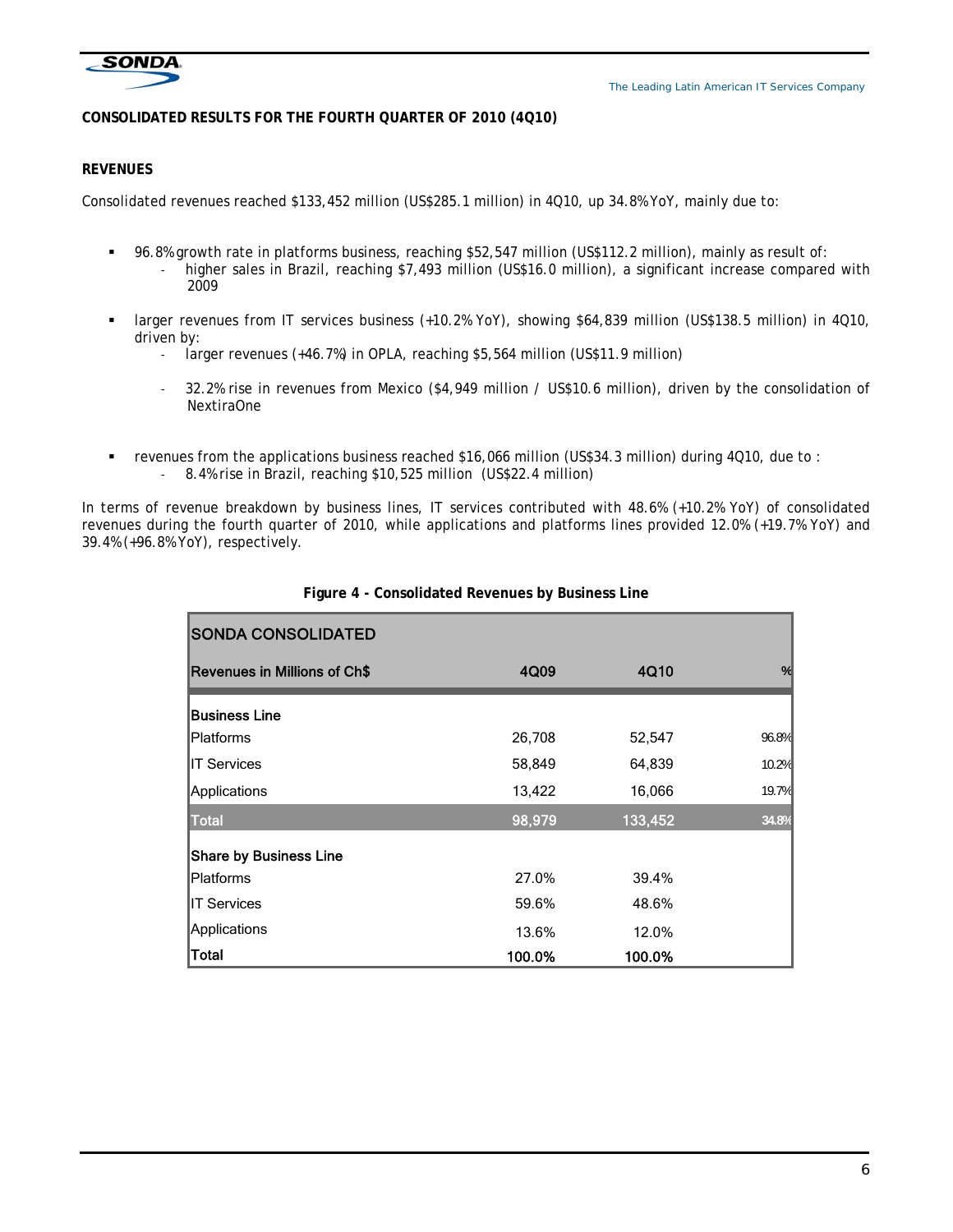

## **COST OF SALES AND SELLING, GENERAL AND ADMINISTRATIVE EXPENSES**

Cost of sales amounted \$100.643 million (US\$215,0 million) during 4Q10, reflecting an increase of 34.4% YoY, primarily as a result of higher costs of sales in Brazil due to larger sales of platforms, and partially offset by cost reductions in OPLA.

Selling, General and Administrative expenses increased by 53.8% in 4Q10 to \$13,026 million (US\$27.8 million), due to higher expenses due to the consolidation of the companies acquired during 2010: Telsinc, Softeam, Kaizen, NextiraOne and Ceitech.

## **OPERATING INCOME AND EBITDA**

Operating income grew to \$19,783 million (US\$42.2 million) in 4Q10 (+26.8% YoY), driven by better operating results in Mexico (+337.1%) and Brazil (+12.0%). Similarly, gross margin as a percentage of revenues scaled to 24.6%, (+30 bp YoY), while operating margin reached 14.8%.

EBITDA was \$24,638 million (US\$52.6 million /  $+20.9%$  YoY) for 4Q10, mainly due to better results in Brazil and Mexico. EBITDA margin reached 18.5% for the period.

| <b>SONDA CONSOLIDATED</b>                           |           |            |          |
|-----------------------------------------------------|-----------|------------|----------|
| <b>Millions of Ch\$</b>                             |           |            |          |
|                                                     |           |            |          |
| <b>INCOME STATEMENT</b>                             | 4Q09      | 4Q10       | %        |
| <b>Revenues</b>                                     | 98,979    | 133,452    | 34.8%    |
| Cost of Sales                                       | $-74,908$ | $-100,643$ | 34.4%    |
| <b>Gross Profit</b>                                 | 24,071    | 32,809     | 36.3%    |
| <b>Operating Income</b>                             | 15,600    | 19,783     | 26.8%    |
| <b>EBITDA</b>                                       | 20,375    | 24,638     | 20.9%    |
| Net Income Attributable to Owners of the<br>Company | 9,994     | 5,812      | $-41.8%$ |
| <b>FINANCIAL RATIOS</b>                             |           |            |          |
| Gross Margin                                        | 24.3%     | 24.6%      |          |
| <b>Operating Margin</b>                             | 15.8%     | 14.8%      |          |
| <b>EBITDA Margin</b>                                | 20.6%     | 18.5%      |          |
| Net Margin                                          | 10.1%     | 4.4%       |          |

#### **Figure 5 - Income Statement**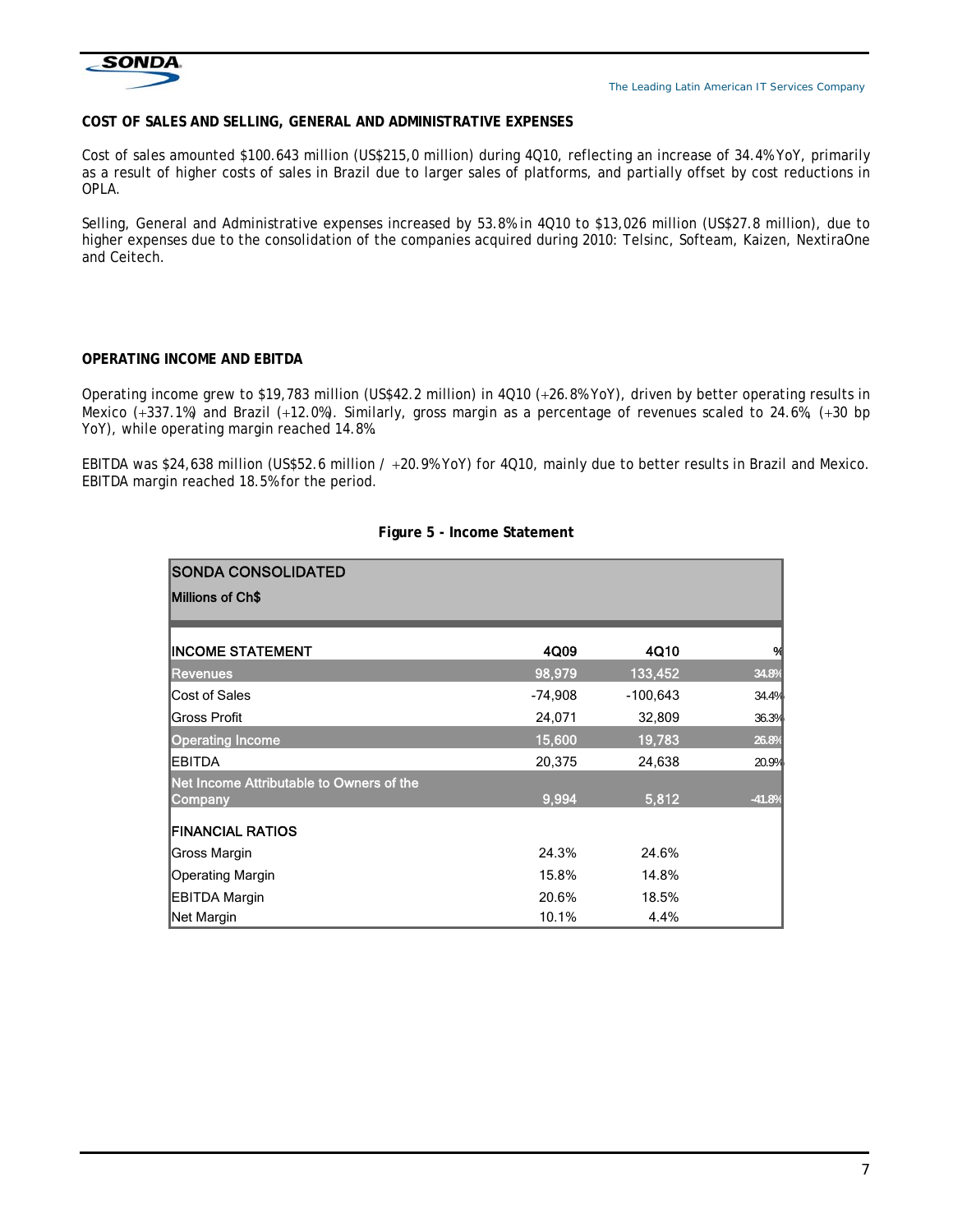

#### **OTHER COMPREHENSIVE INCOME (EXCLUDING ADMINISTRATION EXPENSES)**

Total other comprehensive income, excluding administration expenses, drop by 698.1% YoY, from -\$1,436 million (**-** US\$3.1 million) to -\$11,457 million (-US\$24.5 million), mainly due to an agreement reached by SONDA and Brazilian authorities to settle a long-standing dispute for territorial taxes. The gross amount of this arrangement was \$ 7,085 million (US\$ 15.1 million), which generated a one-time net charge of \$ 5,286 million (US\$ 11.3 million).

#### **NET INCOME**

Net income attributable to the owners of the Company, amounted \$5,812 million (US\$12.4 million) for 4Q10, showing a net margin of 4.4%. The main reason for this result was the agreement reached between SONDA and Brazilian authorities. The effect of this arrangement was a one-time net charge of \$ 5,286 million (US\$ 11.3 million) to settle a long-standing dispute for territorial taxes. Without this effect, the net income would have grown by 23.0% compared to December 2009.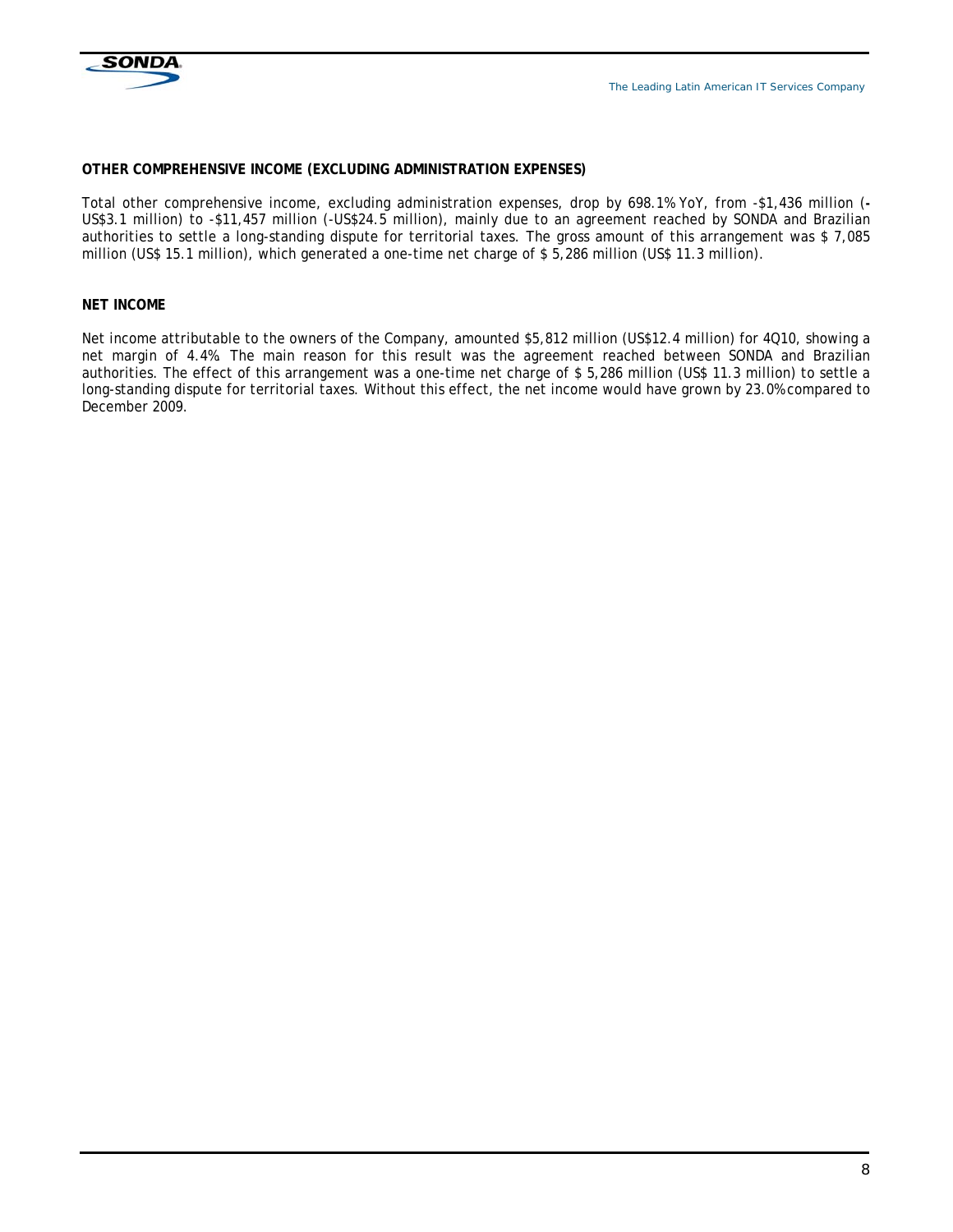

## **3. REGIONAL RESULTS FOR DECEMBER 2010 (12M10) AND THE FOURTH QUARTER OF 2010 (4Q10)**

## **CHILE**

Main changes in Chile between 12M09 and 12M10 are described below:

- Revenues of \$199,309 million (US\$425.9 million) for 12M10, increasing 9.9% YoY, primarily related to higher revenues coming from the platforms business (+20.5%)
- 13.7% increase in operating income to reach \$34,537 million (US\$73.7 million), due to the higher gross profit in 12M10; partially offset by an increase in administration expenses
- Operating margin increased 60 bp, from 16.7% in 2009 to 17.3% in 2010

|                                | $dic-09$                    | $dic-10$   | Var.    | %         | 4Q09       | 4Q10       | Var.    | %     |
|--------------------------------|-----------------------------|------------|---------|-----------|------------|------------|---------|-------|
| <b>Millions of Ch\$</b>        |                             |            |         |           |            |            |         |       |
| <b>CHILE</b>                   |                             |            |         |           |            |            |         |       |
| <b>Revenues</b>                | 181,363                     | 199.309    | 17,945  | 9.9%      | 49,911     | 56,303     | 6,392   | 12.8% |
| Platforms                      | 73.312                      | 88,351     | 15.040  | 20.5%     | 20,605     | 26,192     | 5,587   | 27.1% |
| <b>IT Services</b>             | 98.142                      | 100.407    | 2,265   | 2.3%      | 26.430     | 26,836     | 405     | 1.5%  |
| Applications                   | 9.910                       | 10.550     | 641     | 6.5%      | 2,876      | 3,275      | 399     | 13.9% |
| Cost of Sales                  | 136.991 -<br>$\blacksquare$ | 148.737 -  | 11.746  | $8.6\%$ - | $35.683 -$ | $40.352 -$ | 4.669   | 13.1% |
| <b>Gross Profit</b>            | 44.372                      | 50,572     | 6,199   | 14.0%     | 14,228     | 15,951     | 1,723   | 12.1% |
| <b>Administration Expenses</b> | 14.008 -<br>$\sim$          | $16.034 -$ | 2.027   | $14.5% -$ | $3,542 -$  | $4,100 -$  | 558     | 15.8% |
| <b>Operating Income</b>        | 30.365                      | 34,537     | 4,173   | 13.7%     | 10.686     | 11,850     | 1,165   | 10.9% |
| <b>EBITDA</b>                  | 46,324                      | 48,261     | 1,936   | 4.2%      | 14,503     | 15,194     | 691     | 4.8%  |
| <b>Operating Margin</b>        | 16.7%                       | 17.3%      | 0.6%    |           | 21.4%      | 21.0%      | $-0.4%$ |       |
| <b>EBITDA Margin</b>           | 25.5%                       | 24.2%      | $-1.3%$ |           | 29.1%      | 27.0%      | $-2.1%$ |       |

#### **Figure 6 – Business in Chile**

Main changes in Chile between 4Q09 and 4Q10 are described below:

- \$56,303 million (US\$120.3 million) in revenues for 4Q10, (12.8% YoY), in line with higher revenues coming from the platforms business line  $(+27.1\%$  YoY)
- operating income of \$11,850 million (US\$25.3 million) in the fourth quarter of 2010 (+10.9% YoY)
- 4.8% rise in EBITDA, totaling \$15,194 million (US\$32.5 million), leading EBITDA margin to 27.0% in 4Q10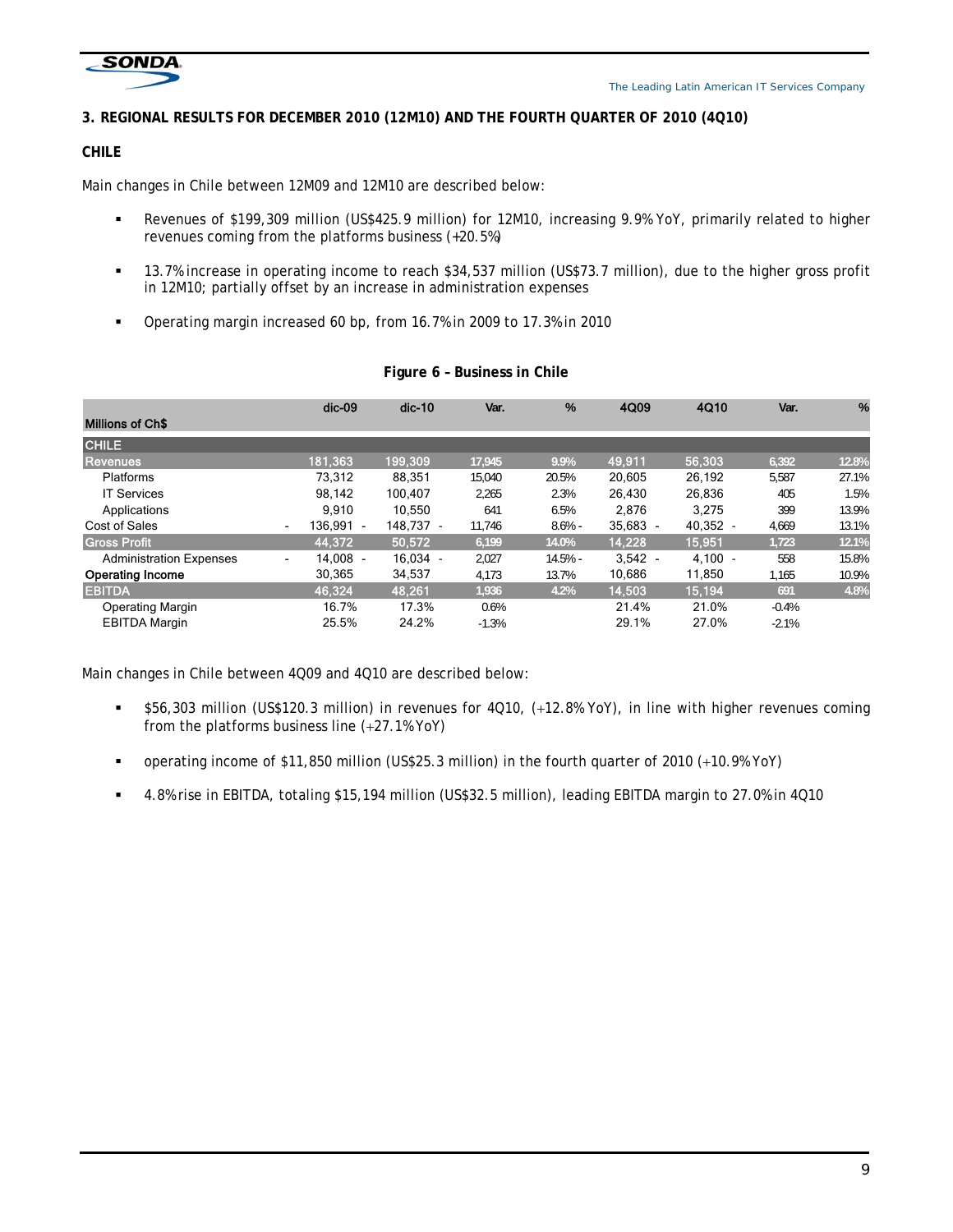

#### **BRAZIL**

Main changes in Brazil between 12M09 and 12M10 are described below:

- revenues for \$164,322 million (US\$351.1 million) for 12M10, increasing 24.2% YoY, primarily due to the 15.1% rise in IT services, totaling \$107,493 million (US\$229.6 million), in line with higher business volume related to IT support services, and the significant expansion in the platforms business
- operating income and EBITDA growing to \$16,986 million (US\$36.3 million) and \$19,821 million (US\$42.3), respectively, (+29.7% and +28.1%, YoY), mainly related to higher gross profit
- 40 bp increase in both operating margin and EBITDA margin, respectively, reaching levels of 10.3% and 12.1%

|                                | $dic-09$                             | $dic-10$    | Var.   | %         | 4Q09       | 4Q10       | Var.    | %       |
|--------------------------------|--------------------------------------|-------------|--------|-----------|------------|------------|---------|---------|
| <b>Millions of Ch\$</b>        |                                      |             |        |           |            |            |         |         |
| <b>BRAZIL</b>                  |                                      |             |        |           |            |            |         |         |
| Revenues                       | 132.333                              | 164.322     | 31.989 | 24.2%     | 34,842     | 45,508     | 10.666  | 30.6%   |
| Platforms                      | 666                                  | 20.045      | 19.379 | 2910.7%   | 191        | 7,493      | 7.302   | 3821.5% |
| <b>IT Services</b>             | 93.419                               | 107.493     | 14.074 | 15.1%     | 24.940     | 27.490     | 2.550   | 10.2%   |
| Applications                   | 38.248                               | 36.784 -    | 1.464  | $-3.8%$   | 9.711      | 10,525     | 814     | 8.4%    |
| Cost of Sales                  | 105.171 -<br>$\blacksquare$          | $126.412 -$ | 21.241 | $20.2% -$ | $27.113 -$ | $34.790 -$ | 7.677   | 28.3%   |
| <b>Gross Profit</b>            | 27,161                               | 37,910      | 10,749 | 39.6%     | 7,729      | 10,718     | 2,990   | 38.7%   |
| <b>Administration Expenses</b> | 14.069 -<br>$\overline{\phantom{a}}$ | $20.924 -$  | 6.855  | $48.7%$ - | $3.349 -$  | $5.812 -$  | 2.463   | 73.5%   |
| <b>Operating Income</b>        | 13,092                               | 16,986      | 3,894  | 29.7%     | 4,380      | 4,906      | 527     | 12.0%   |
| <b>EBITDA</b>                  | 15,471                               | 19,821      | 4,350  | 28.1%     | 4,864      | 5,691      | 827     | 17.0%   |
| <b>Operating Margin</b>        | 9.9%                                 | 10.3%       | 0.4%   |           | 12.6%      | 10.8%      | $-1.8%$ |         |
| <b>EBITDA Margin</b>           | 11.7%                                | 12.1%       | 0.4%   |           | 14.0%      | 12.5%      | $-1.5%$ |         |

#### **Figure 7 – Business in Brazil**

Main changes in Brazil between 4Q09 and 4Q10 are described below:

- revenues of \$45,508 million (US\$97.2 million) for 4Q10, growing 30.6% YoY, mostly explained by larger revenues coming from the IT Services and Platforms businesses
- larger revenues in IT services line (10.2% YoY), to \$27,490 million (US\$58.7 million), due to larger revenues from the IT support business
- operating income and EBITDA showed a 12.0% and a 17.0% growth, reaching \$4,906 million (US\$10.4 million) and \$5,691 million (US\$12.2 million), respectively, in line with the higher gross profit obtained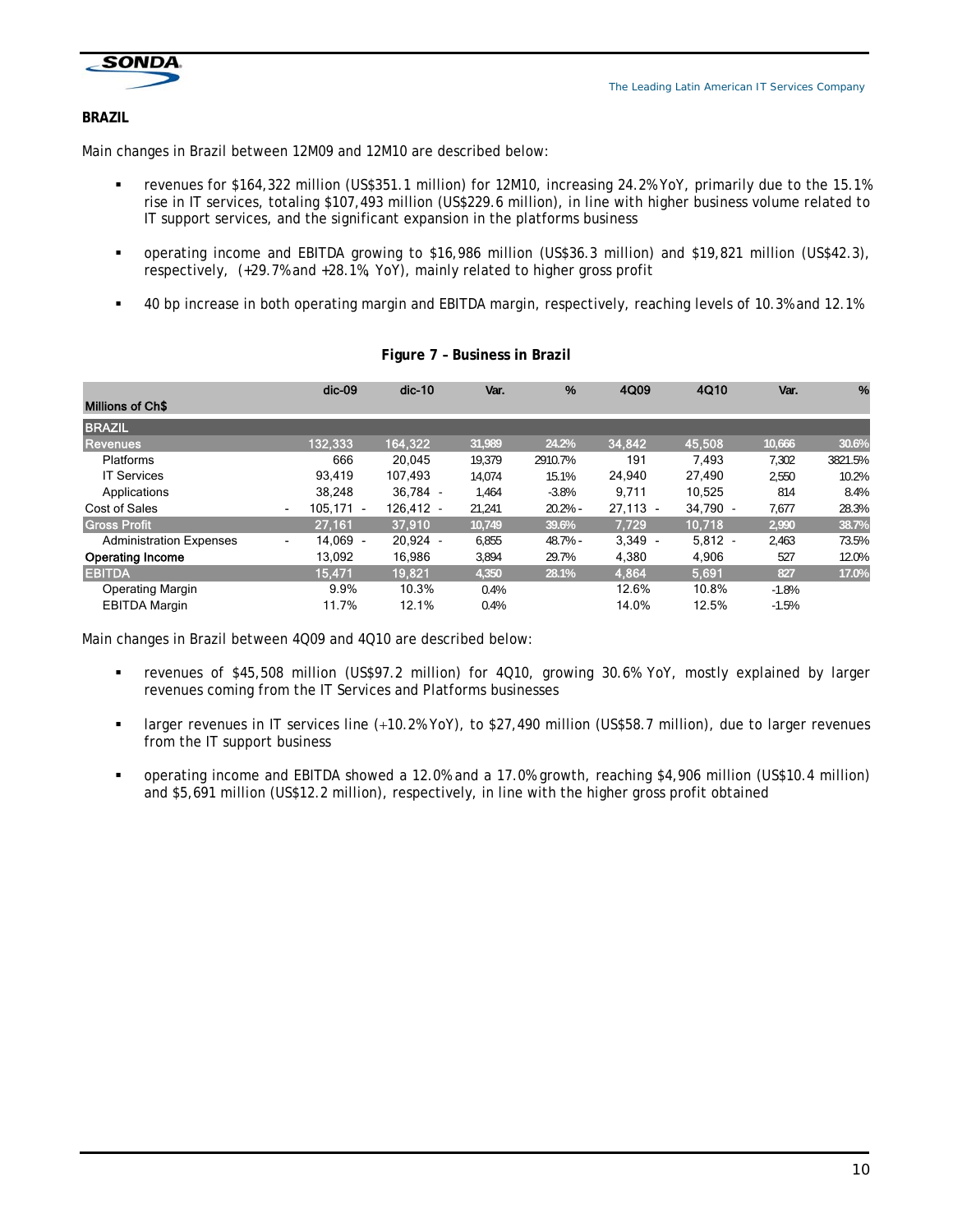

## **MEXICO**

Main changes in Mexico between 12M09 and 12M10 are described below:

- 90.5% increase in revenues, totaling \$37,960 million (US\$81.1 million) as of December 2010, due to increased activity in the platforms business (+239.8%), reaching \$19,864 million (US\$42.4 million)
- rise of 99.9% in operating income, reaching \$4,330 million (US\$9.2 million), in line with gross profit growth
- 101.7% EBITDA' growth, to \$4,904 million (US\$10.5 million) for 2010
- operating margin of 11.4% and EBITDA margin of 12.9%

| Figure 8 - Business in Mexico  |                                       |            |        |            |         |           |        |            |
|--------------------------------|---------------------------------------|------------|--------|------------|---------|-----------|--------|------------|
|                                | $dic-09$                              | $dic-10$   | Var.   | %          | 4Q09    | 4Q10      | Var.   | %          |
| <b>Millions of Ch\$</b>        |                                       |            |        |            |         |           |        |            |
| <b>MEXICO</b>                  |                                       |            |        |            |         |           |        |            |
| Revenues                       | 19,930                                | 37,960     | 18,030 | 90.5%      | 5,955   | 18,416    | 12,462 | 209.3%     |
| <b>Platforms</b>               | 5.846                                 | 19,864     | 14.018 | 239.8%     | 2.244   | 13.467    | 11.223 | 500.0%     |
| <b>IT Services</b>             | 13.905                                | 17.802     | 3.897  | 28.0%      | 3,688   | 4,949     | 1,261  | 34.2%      |
| Applications                   | 179                                   | 294        | 115    | 64.4%      | $22 -$  | $0 -$     | 22     | $-100.0\%$ |
| Cost of Sales                  | $15.613 -$<br>$\blacksquare$          | $29.526 -$ | 13.913 | $89.1%$ -  | 4,884 - | 14.293 -  | 9,409  | 192.6%     |
| <b>Gross Profit</b>            | 4.317                                 | 8.434      | 4,117  | 95.4%      | 1,070   | 4,123     | 3,053  | 285.2%     |
| <b>Administration Expenses</b> | $2.151 -$<br>$\overline{\phantom{a}}$ | $4.104 -$  | 1.953  | $90.8\%$ - | $514 -$ | $1.690 -$ | 1.176  | 229.0%     |
| <b>Operating Income</b>        | 2,166                                 | 4,330      | 2,164  | 99.9%      | 557     | 2,433     | 1,876  | 337.1%     |
| <b>EBITDA</b>                  | 2,432                                 | 4,904      | 2,472  | 101.7%     | 620     | 2,739     | 2,119  | 341.9%     |
| <b>Operating Margin</b>        | 10.9%                                 | 11.4%      | 0.5%   | 5.0%       | 9.3%    | 13.2%     | 3.9%   | 41.3%      |
| <b>EBITDA Margin</b>           | 12.2%                                 | 12.9%      | 0.7%   | 5.9%       | 10.4%   | 14.9%     | 4.5%   | 42.9%      |

Main changes in Mexico between 4Q09 and 4Q10 are described below:

- revenues increased by 209.3%, totalizing \$18,416 million (US\$39.6 million) for 4Q10, as a result of higher revenues from the platforms business, primarily coming after the acquisition of NextiraOne
- 337.1% growth in operating income, reaching \$2,433 million (US\$5.2 million)
- EBITDA grew by 341.9% to \$2,739 million (US\$5,9 million), while operating and EBITDA margin reached 13.2% and 14.9%, respectively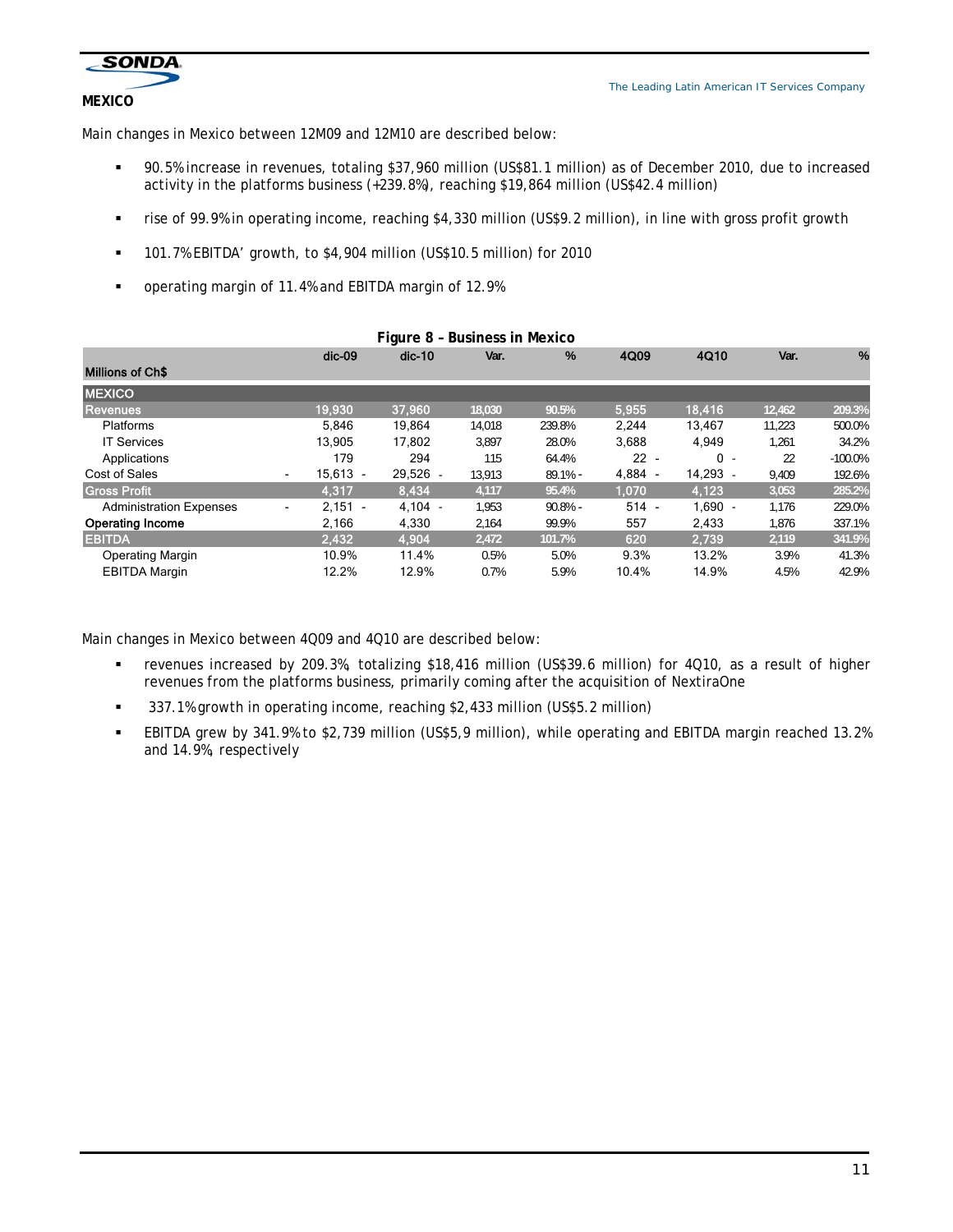

#### **OPLA (Other countries in Latin America)**

Main changes in OPLA (which includes Argentina, Colombia, Costa Rica, Ecuador, Peru and Uruguay) between 12M09 and 12M10 are described below:

- \$43,891 million (US\$93.8 million) in revenues for 2010, (+8.3% YoY), due to an increase in IT services line (+22.7% YoY)
- Higher revenues for IT services line primarily from Argentina (\$1,606 million /US\$3.4 million), being the service support business the main driver (+242.5%)
- Colombia's revenues for IT services reached \$1,401 million (US\$2.9 million)
- In the platforms business, it's important to highlight Peru's performance, with revenues of \$1,575 million (US\$3.3 million), a 92.3%, increase.
- operating income of 2,264 million (US\$4.8 million) and EBITDA of \$3,991 million (US\$8.5 million)
- operating margin and EBITDA margin of 5.2% and 9.1%, respectively, as of December 2010

|                                | $dic-09$                     | $dic-10$    | Var.    | %           | 4Q09      | 4Q10       | Var.  | %          |
|--------------------------------|------------------------------|-------------|---------|-------------|-----------|------------|-------|------------|
| <b>Millions of Ch\$</b>        |                              |             |         |             |           |            |       |            |
| <b>OPLA</b>                    |                              |             |         |             |           |            |       |            |
| <b>Revenues</b>                | 40,509                       | 43.891      | 3.381   | 8.3%        | 8,271     | 13,224     | 4,953 | 59.9%      |
| Platforms                      | 18,997                       | $18.118 -$  | 879     | $-4.6%$     | 3,667     | 5,395      | 1.728 | 47.1%      |
| <b>IT Services</b>             | 15.517                       | 19.042      | 3,526   | 22.7%       | 3.792     | 5.564      | 1.772 | 46.7%      |
| Applications                   | 5.996                        | 6.730       | 734     | 12.2%       | 813       | 2,265      | 1.452 | 178.7%     |
| Cost of Sales                  | $33.998 -$<br>$\blacksquare$ | $36.972 -$  | 2,974   | $8.7\%$ -   | $7,226 -$ | $11.207 -$ | 3,981 | 55.1%      |
| <b>Gross Profit</b>            | 6.511                        | 6.918       | 407     | 6.3%        | 1.045     | 2.017      | 972   | 93.1%      |
| <b>Administration Expenses</b> | $4,222 -$<br>$\blacksquare$  | 4,655       | 433     | $10.2% -$   | $1,066 -$ | $1.423 -$  | 357   | 33.5%      |
| <b>Operating Income</b>        | 2,289                        | $2.264 -$   | 26      | $-1.1%$ $-$ | 21        | 594        | 615   | $-2885.2%$ |
| <b>EBITDA</b>                  | 4,250                        | $3,991$ $-$ | 259     | $-6.1%$     | 389       | 1,013      | 625   | 160.6%     |
| <b>Operating Margin</b>        | 5.7%                         | 5.2%        | $-0.5%$ |             | $-0.3%$   | 4.5%       | 4.7%  |            |
| <b>EBITDA Margin</b>           | 10.5%                        | 9.1%        | $-1.4%$ |             | 4.7%      | 7.7%       | 3.0%  |            |

#### **Figure 9 – Business in OPLA**

Main changes in OPLA between 4Q09 and 4Q10 are described below:

- $\bullet$  \$13,224 million (US\$28.3 million / +59.9% YoY) in revenues, driven by: (i) 46.7% growth in IT services, totaling \$5,564 million (US\$11.9 million) and by (ii) 47,1% increase in revenues from the platforms business
- operating income of \$594 million (US\$1.3 million) and EBITDA of \$1,013 million (US\$2.2 million) for 4Q10, reflecting variations of 2885.2% and 160.6% YoY, respectively, leaving operating margin at 4.5% and EBITDA margin at 7.7%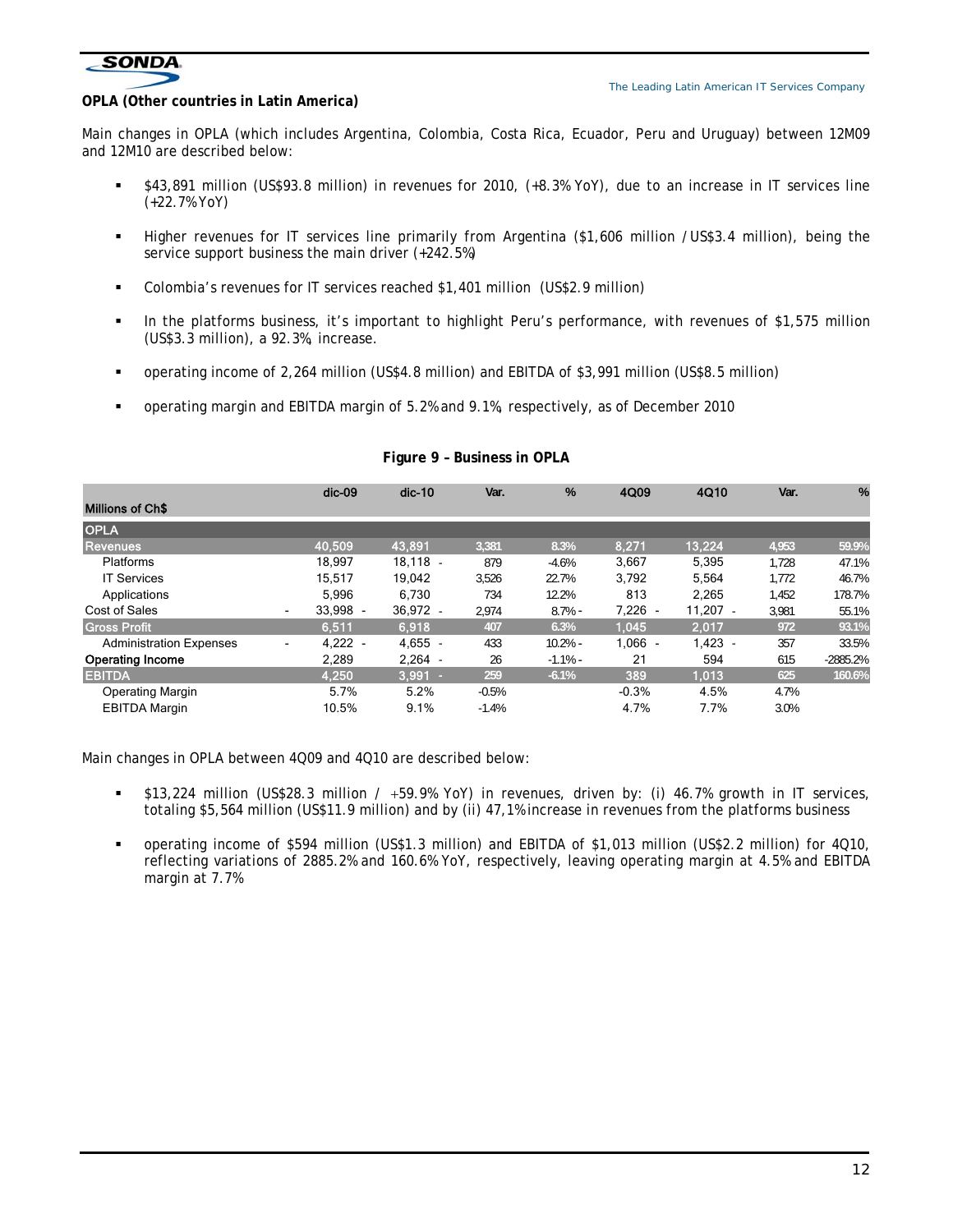

|                                 |                              | Figure 10 - Regional Summary       |         |            |            |             |         |           |
|---------------------------------|------------------------------|------------------------------------|---------|------------|------------|-------------|---------|-----------|
|                                 | dic-09                       | $dic-10$                           | Var.    | %          | 4Q09       | 4Q10        | Var.    | %         |
| <b>Millions of Ch\$</b>         |                              |                                    |         |            |            |             |         |           |
| <b>CHILE</b><br><b>Revenues</b> | 181,363                      | 199,309                            | 17,945  | 9.9%       | 49,911     | 56,303      | 6,392   | 12.8%     |
| Platforms                       | 73,312                       | 88,351                             | 15,040  | 20.5%      | 20,605     | 26,192      | 5,587   | 27.1%     |
| <b>IT Services</b>              | 98,142                       | 100,407                            | 2,265   | 2.3%       | 26,430     | 26,836      | 405     | 1.5%      |
| Applications                    | 9,910                        | 10,550                             | 641     | 6.5%       | 2,876      | 3,275       | 399     | 13.9%     |
| <b>Cost of Sales</b>            | 136,991 -                    | 148,737 -                          | 11,746  | $8.6%$ -   | 35,683 -   | 40,352 -    | 4,669   | 13.1%     |
| <b>Gross Profit</b>             | 44,372                       | 50,572                             | 6,199   | 14.0%      | 14,228     | 15,951      | 1,723   | 12.1%     |
| <b>Administration Expenses</b>  | $14,008 -$<br>$\blacksquare$ | $16,034 -$                         | 2,027   | $14.5% -$  | $3,542 -$  | $4,100 -$   | 558     | 15.8%     |
| <b>Operating Income</b>         | 30,365                       | 34,537                             | 4,173   | 13.7%      | 10,686     | 11,850      | 1,165   | 10.9%     |
| <b>EBITDA</b>                   | 46,324                       | 48,261                             | 1,936   | 4.2%       | 14,503     | 15,194      | 691     | 4.8%      |
| <b>Operating Margin</b>         | 16.7%                        | 17.3%                              | 0.6%    |            | 21.4%      | 21.0%       | $-0.4%$ |           |
| <b>EBITDA Margin</b>            | 25.5%                        | 24.2%                              | $-1.3%$ |            | 29.1%      | 27.0%       | $-2.1%$ |           |
|                                 |                              |                                    |         |            |            |             |         |           |
| <b>BRAZIL</b>                   |                              |                                    |         |            |            |             |         |           |
| <b>Revenues</b>                 | 132,333                      | 164,322                            | 31,989  | 24.2%      | 34,842     | 45,508      | 10,666  | 30.6%     |
| Platforms                       | 666                          | 20,045                             | 19,379  | 2910.7%    | 191        | 7,493       | 7,302   | 3821.5%   |
| <b>IT Services</b>              | 93,419                       | 107,493                            | 14,074  | 15.1%      | 24,940     | 27,490      | 2,550   | 10.2%     |
| Applications                    | 38,248                       | 36,784 -                           | 1,464   | $-3.8%$    | 9,711      | 10,525      | 814     | 8.4%      |
| <b>Cost of Sales</b>            | $105,171 -$                  | $126,412 -$                        | 21,241  | $20.2% -$  | $27,113 -$ | 34,790 -    | 7,677   | 28.3%     |
| <b>Gross Profit</b>             | 27,161                       | 37,910                             | 10,749  | 39.6%      | 7,729      | 10,718      | 2,990   | 38.7%     |
| <b>Administration Expenses</b>  | 14,069 -<br>$\blacksquare$   | $20,924 -$                         | 6,855   | 48.7% -    | $3,349 -$  | $5,812 -$   | 2,463   | 73.5%     |
| <b>Operating Income</b>         | 13,092                       | 16,986                             | 3,894   | 29.7%      | 4,380      | 4,906       | 527     | 12.0%     |
| <b>EBITDA</b>                   | 15,471                       | 19,821                             | 4,350   | 28.1%      | 4,864      | 5,691       | 827     | 17.0%     |
| <b>Operating Margin</b>         | 9.9%                         | 10.3%                              | 0.4%    |            | 12.6%      | 10.8%       | $-1.8%$ |           |
| <b>EBITDA Margin</b>            | 11.7%                        | 12.1%                              | 0.4%    |            | 14.0%      | 12.5%       | $-1.5%$ |           |
| <b>MEXICO</b>                   |                              |                                    |         |            |            |             |         |           |
| <b>Revenues</b>                 | 19,930                       | 37,960                             | 18,030  | 90.5%      | 5,955      | 18,416      | 12,462  | 209.3%    |
| Platforms                       | 5,846                        | 19,864                             | 14,018  | 239.8%     | 2,244      | 13,467      | 11,223  | 500.0%    |
| <b>IT Services</b>              | 13,905                       | 17,802                             | 3,897   | 28.0%      | 3,688      | 4,949       | 1,261   | 34.2%     |
| Applications                    | 179                          | 294                                | 115     | 64.4%      | $22 -$     | $0 -$       | 22      | $-100.0%$ |
| Cost of Sales                   | 15,613 -                     | 29,526<br>$\overline{\phantom{a}}$ | 13,913  | 89.1% -    | 4,884 -    | 14,293 -    | 9,409   | 192.6%    |
| <b>Gross Profit</b>             | 4,317                        | 8,434                              | 4,117   | 95.4%      | 1,070      | 4,123       | 3,053   | 285.2%    |
| <b>Administration Expenses</b>  | $2,151 -$<br>$\blacksquare$  | $4,104 -$                          | 1,953   | $90.8\%$ - | 514 -      | $1,690 -$   | 1,176   | 229.0%    |
| <b>Operating Income</b>         | 2,166                        | 4,330                              | 2,164   | 99.9%      | 557        | 2,433       | 1,876   | 337.1%    |
| <b>EBITDA</b>                   | 2,432                        | 4,904                              | 2,472   | 101.7%     | 620        | 2,739       | 2,119   | 341.9%    |
| <b>Operating Margin</b>         | 10.9%                        | 11.4%                              | 0.5%    | 5.0%       | 9.3%       | 13.2%       | 3.9%    | 41.3%     |
| <b>EBITDA Margin</b>            | 12.2%                        | 12.9%                              | 0.7%    | 5.9%       | 10.4%      | 14.9%       | 4.5%    | 42.9%     |
| <b>OPLA</b>                     |                              |                                    |         |            |            |             |         |           |
| <b>Revenues</b>                 | 40,509                       | 43,891                             | 3,381   | 8.3%       | 8,271      | 13,224      | 4,953   | 59.9%     |
| Platforms                       | 18,997                       | $18,118 -$                         | 879     | $-4.6%$    | 3,667      | 5,395       | 1,728   | 47.1%     |
| <b>IT Services</b>              | 15,517                       | 19,042                             | 3,526   | 22.7%      | 3,792      | 5,564       | 1,772   | 46.7%     |
| Applications                    | 5,996                        | 6,730                              | 734     | 12.2%      | 813        | 2,265       | 1,452   | 178.7%    |
| Cost of Sales                   | 33,998 -                     | 36,972 -                           | 2,974   | $8.7%$ -   | 7,226 -    | $11,207$ .  | 3,981   | 55.1%     |
| <b>Gross Profit</b>             | 6,511                        | 6,918                              | 407     | 6.3%       | 1,045      | 2,017       | 972     | 93.1%     |
| <b>Administration Expenses</b>  | $4,222 -$                    | 4,655 -                            | 433     | $10.2% -$  | $1,066 -$  | $1,423 -$   | 357     | 33.5%     |
| <b>Operating Income</b>         | 2,289                        | $2,264$ .                          | 26      | $-1.1%$ -  | 21         | 594         | 615     | -2885.2%  |
| <b>EBITDA</b>                   | 4,250                        | $3,991$ .                          | 259     | $-6.1%$    | 389        | 1,013       | 625     | 160.6%    |
| <b>Operating Margin</b>         | 5.7%                         | 5.2%                               | $-0.5%$ |            | $-0.3%$    | 4.5%        | 4.7%    |           |
| <b>EBITDA Margin</b>            | 10.5%                        | 9.1%                               | $-1.4%$ |            | 4.7%       | 7.7%        | 3.0%    |           |
| <b>CONSOLIDATED TOTAL</b>       |                              |                                    |         |            |            |             |         |           |
| <b>Revenues</b>                 | 374,135                      | 445,481                            | 71,346  | 19.1%      | 98,979     | 133,452     | 34,473  | 34.8%     |
| Platforms                       | 98,821                       | 146,378                            | 47,557  | 48.1%      | 26,708     | 52,547      | 25,840  | 96.8%     |
| <b>IT Services</b>              | 220,982                      | 244,744                            | 23,762  | 10.8%      | 58,849     | 64,839      | 5,989   | 10.2%     |
| Applications                    | 54,332                       | 54,359                             | 27      | 0.0%       | 13,422     | 16,066      | 2,644   | 19.7%     |
| <b>Cost of Sales</b>            | 291,773 -                    | 341,646 -                          | 49,873  | $17.1%$ -  | 74,908 -   | $100,643 -$ | 25,736  | 34.4%     |
| <b>Gross Profit</b>             | 82,362                       | 103,834                            | 21,472  | 26.1%      | 24,071     | 32,809      | 8,737   | 36.3%     |
| <b>Administration Expenses</b>  | 34,450 -                     | 45,717 -                           | 11,266  | $32.7% -$  | $8,471 -$  | $13,026$ -  | 4,554   | 53.8%     |
| <b>Operating Income</b>         | 47,912                       | 58,118                             | 10,206  | 21.3%      | 15,600     | 19,783      | 4,183   | 26.8%     |
| <b>EBITDA</b>                   | 68,478                       | 76,976                             | 8,499   | 12.4%      | 20,375     | 24,638      | 4,262   | 20.9%     |
| <b>Operating Margin</b>         | 12.8%                        | 13.0%                              | 0.2%    |            | 15.8%      | 14.8%       | $-0.9%$ |           |
| <b>EBITDA Margin</b>            | 18.3%                        | 17.3%                              | $-1.0%$ |            | 20.6%      | 18.5%       | $-2.1%$ |           |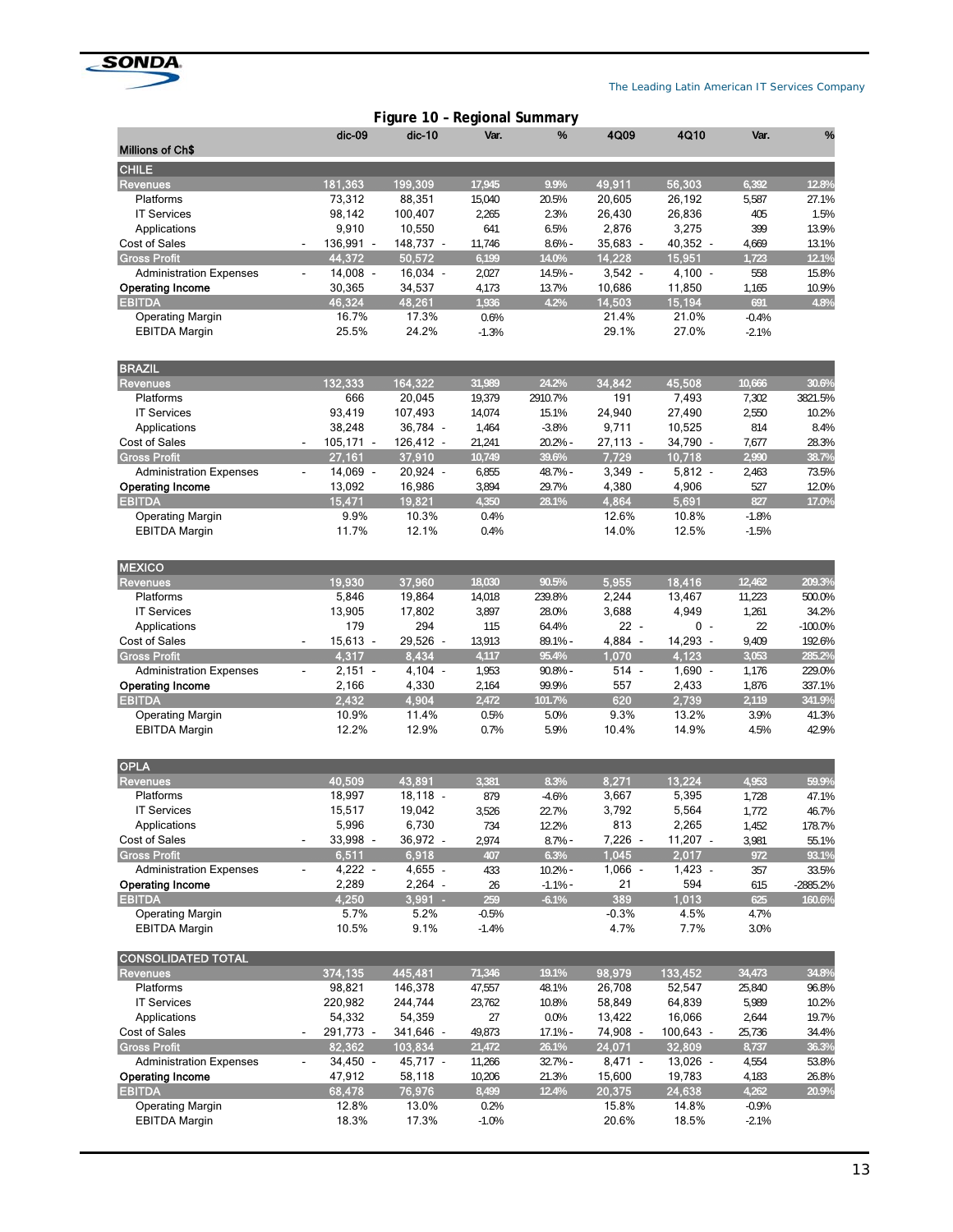

## **4. ANALYSIS OF CONSOLIDATED BALANCE SHEET**

#### **ASSETS**

Total assets amounted to \$524,926 million (US\$1,121.6 million) as of December 31, 2010, with a rise of 15.8% when compared to December 31, 2009. This was mainly due to an increase of 27.3% in non-current assets, totaling \$255,294 million (US\$545.4 million). Main facts explaining these changes are:

- 34.9% increase in goodwill and Intangible Assets, reaching \$152,800 million (US\$326.4 million), primarily as a result of Telsinc, Softeam, Kaizen, NextiraOne and Ceitech acquisitions
- rise of 69.8% in deferred taxes, totaling \$21,521 million (US\$45.9 million) as of December 31, 2010
- 16.3% increase in Plant, Property and Equipment, net, with a final balance of \$59,137 million (US\$126.3 million ) as of December 31, 2010

The company continued showing an adequate liquidity position as of December 30, 2010, with a current ratio of 2.03x and a quick ratio of 1.47x. On the other hand, working capital got to \$136,984 million (US\$292.6) as of December 31, 2010.

## **LIABILITIES**

Total liabilities reached \$230,030 million (US\$491.5 million) as of December 31, 2010, reflecting a rise of 38.3% regarding December 31, 2009, mainly as a consequence of a 70.3% increase in current liabilities, which reached a final balance of \$132,647 million (US\$283.4 million). Main changes are presented below:

- 127.7% growth in accounts payable and other payables, when compared to December 31, 2009, with a final balance of \$53,538 million (US\$114.3 million)
- rise of 196.9% in deferred revenues, totalizing \$13,135 million (US\$28.0 million)

Debt level remained low and controlled at the end of 2010, with a 0.27x financial leverage (Financial Debt/Equity) and a 10.29x financial expenses coverage.

#### **SHAREHOLDER'S EQUITY**

Shareholders' equity attributable to the owners of the company, reached \$294,895 million (US\$630.1 million) as of December 31, 2010, showing an increase of 2.8% growth regarding December 31, 2009. This was mostly due to an increase in retained earnings (\$14,489 million /US\$ 30.9 million), partially offset by a decrease in the other reserves account (\$6,635 million /US\$ 14.1 million).

In terms of annualized profitability, ROE rose by 30 bp when compared to December 31, 2009 and reached 11.7% as of December 31, 2010, while ROA reached 6.9%.